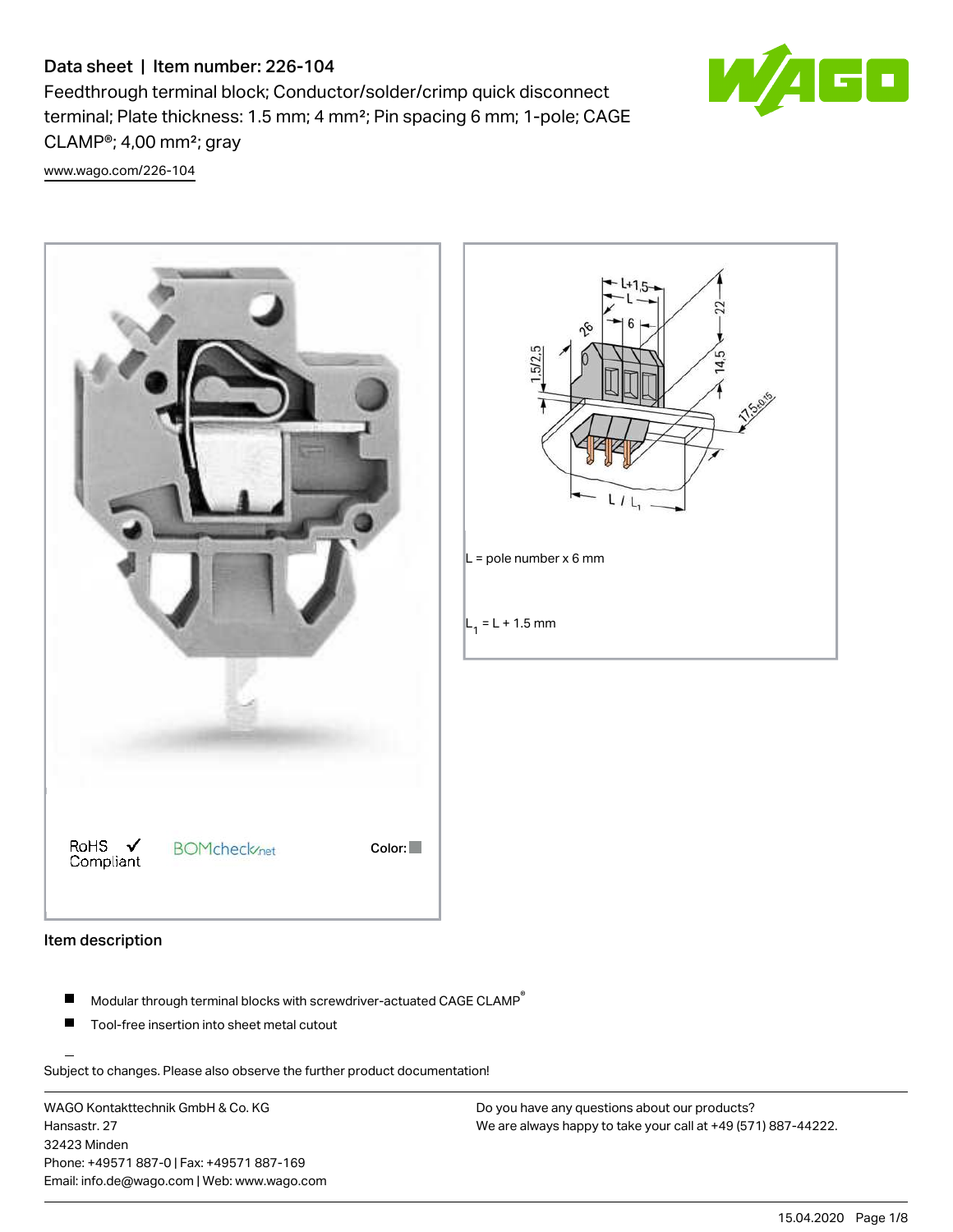**Conductor entry parallel to enclosure wall saves space** 

# Data

Electrical data

# Ratings per IEC/EN 60664-1

| Ratings per                       | IEC/EN 60664-1                                            |
|-----------------------------------|-----------------------------------------------------------|
| Ratings note                      | Solder connection                                         |
| Rated voltage (III / 3)           | 320V                                                      |
| Rated impulse voltage (III / 3)   | 4 <sub>kV</sub>                                           |
| Rated voltage (III / 2)           | 320V                                                      |
| Rated impulse voltage (III / 2)   | 4 <sub>kV</sub>                                           |
| Rated voltage (II / 2)            | 630V                                                      |
| Rated impulse voltage (II / 2)    | 4 <sub>kV</sub>                                           |
| Rated current                     | 20 A                                                      |
| Ratings according to 2            | IEC/EN 60664-1                                            |
| Ratings note 2                    | Quick connect contact                                     |
| Rated voltage (III / 3) 2         | 320V                                                      |
| Rated impulse voltage (III / 3) 2 | 4 <sub>kV</sub>                                           |
| Rated voltage (III / 2) 2         | 320V                                                      |
| Rated impulse voltage (III / 2) 2 | 4 <sub>kV</sub>                                           |
| Rated voltage (II / 2) 2          | 630V                                                      |
| Rated impulse voltage (II / 2) 2  | 4 <sub>kV</sub>                                           |
| Rated current (2)                 | 6A                                                        |
| Legend (ratings)                  | (III / 2) ≙ Overvoltage category III / Pollution degree 2 |

## Approvals per UL 1059

| Rated voltage UL (Use Group B) | 300 V   |
|--------------------------------|---------|
| Rated current UL (Use Group B) | 6 A     |
| Rated voltage UL (Use Group C) | 300 V   |
| Rated current UL (Use Group C) | 6 A     |
| Rated voltage UL (Use Group D) | 600 V   |
| Rated current UL (Use Group D) | 5 A     |
| Approvals per                  | UL 1059 |

## Approvals per CSA

Rated voltage CSA (Use Group B) 300 V

Subject to changes. Please also observe the further product documentation!

WAGO Kontakttechnik GmbH & Co. KG Hansastr. 27 32423 Minden Phone: +49571 887-0 | Fax: +49571 887-169 Email: info.de@wago.com | Web: www.wago.com



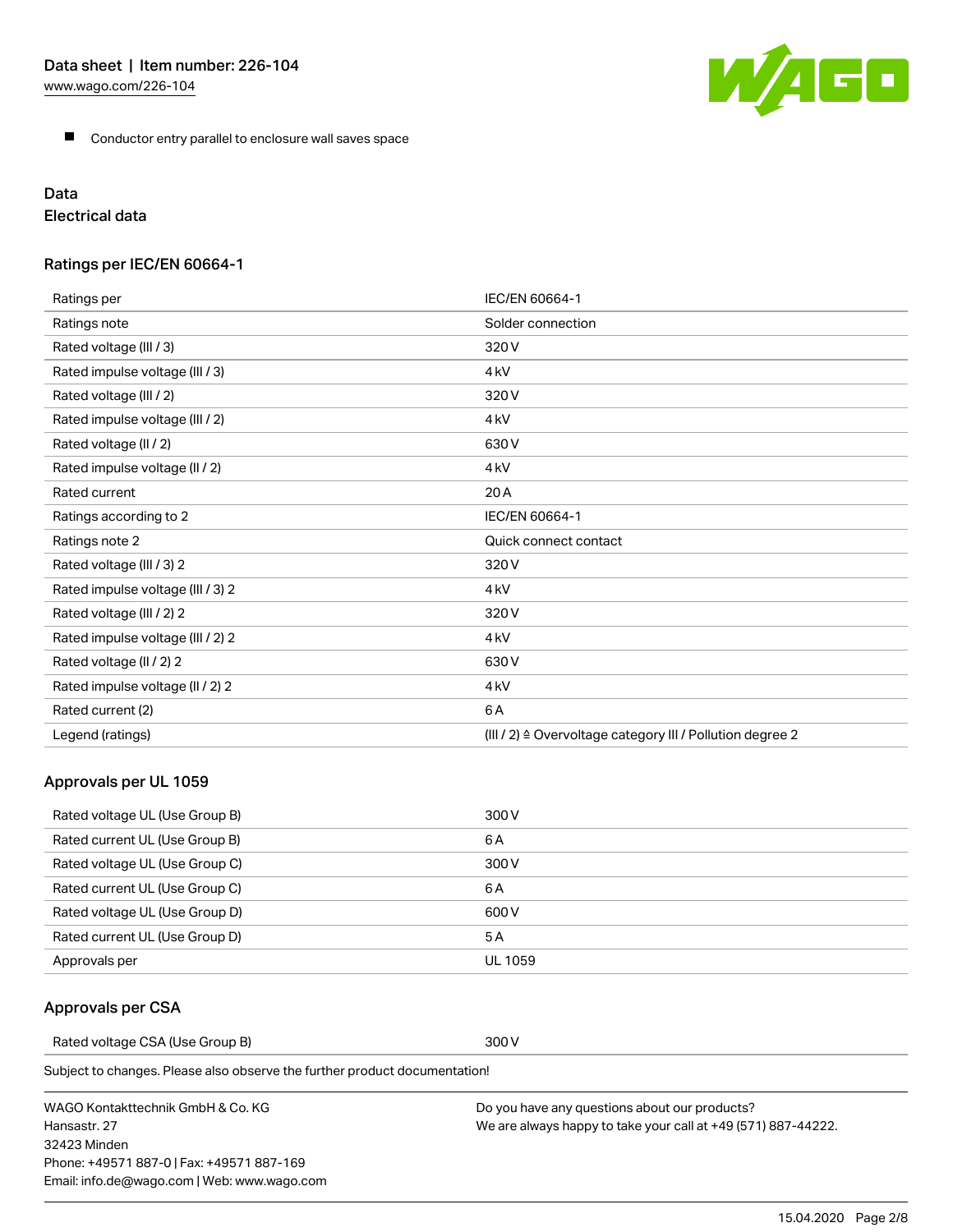[www.wago.com/226-104](http://www.wago.com/226-104)



| Rated current CSA (Use Group B)<br>6 A   |  |
|------------------------------------------|--|
| Rated voltage CSA (Use Group C)<br>300 V |  |
| Rated current CSA (Use Group C)<br>6 A   |  |
| Rated voltage CSA (Use Group D)<br>600 V |  |
| Rated current CSA (Use Group D)<br>5 A   |  |

#### Connection data

| Connection technology |  |
|-----------------------|--|
|                       |  |

| CAGE CLAMP®                          |
|--------------------------------------|
| 1                                    |
| Operating tool                       |
| $0.084$ mm <sup>2</sup> / 28  12 AWG |
| $0.084$ mm <sup>2</sup> / 28  12 AWG |
| $0,252,5$ mm <sup>2</sup>            |
| $0,252,5$ mm <sup>2</sup>            |
| 9  10 mm / 0.35  0.39 inch           |
| 1                                    |
| Solder connection                    |
| 1                                    |
| Quick connect contact                |
| 1                                    |
| 1                                    |
| $\overline{2}$                       |
| 1                                    |
|                                      |

#### Geometrical Data

| Pin spacing             | 6 mm / 0.236 inch    |
|-------------------------|----------------------|
| Width                   | 6 mm / 0.236 inch    |
| Height                  | 38,5 mm / 1.516 inch |
| Height from the surface | 22 mm / 0.866 inch   |
| Depth                   | 26 mm / 1.024 inch   |

## Mechanical data

| Gehäuseblechstärke | 1.5  1.5 mm / 0.059  0.059 inch |
|--------------------|---------------------------------|
| Mounting type      | Snap-in mounting foot           |
| Type of mounting   | Feed-through mounting           |

Subject to changes. Please also observe the further product documentation! Material Data

WAGO Kontakttechnik GmbH & Co. KG Hansastr. 27 32423 Minden Phone: +49571 887-0 | Fax: +49571 887-169 Email: info.de@wago.com | Web: www.wago.com Do you have any questions about our products? We are always happy to take your call at +49 (571) 887-44222.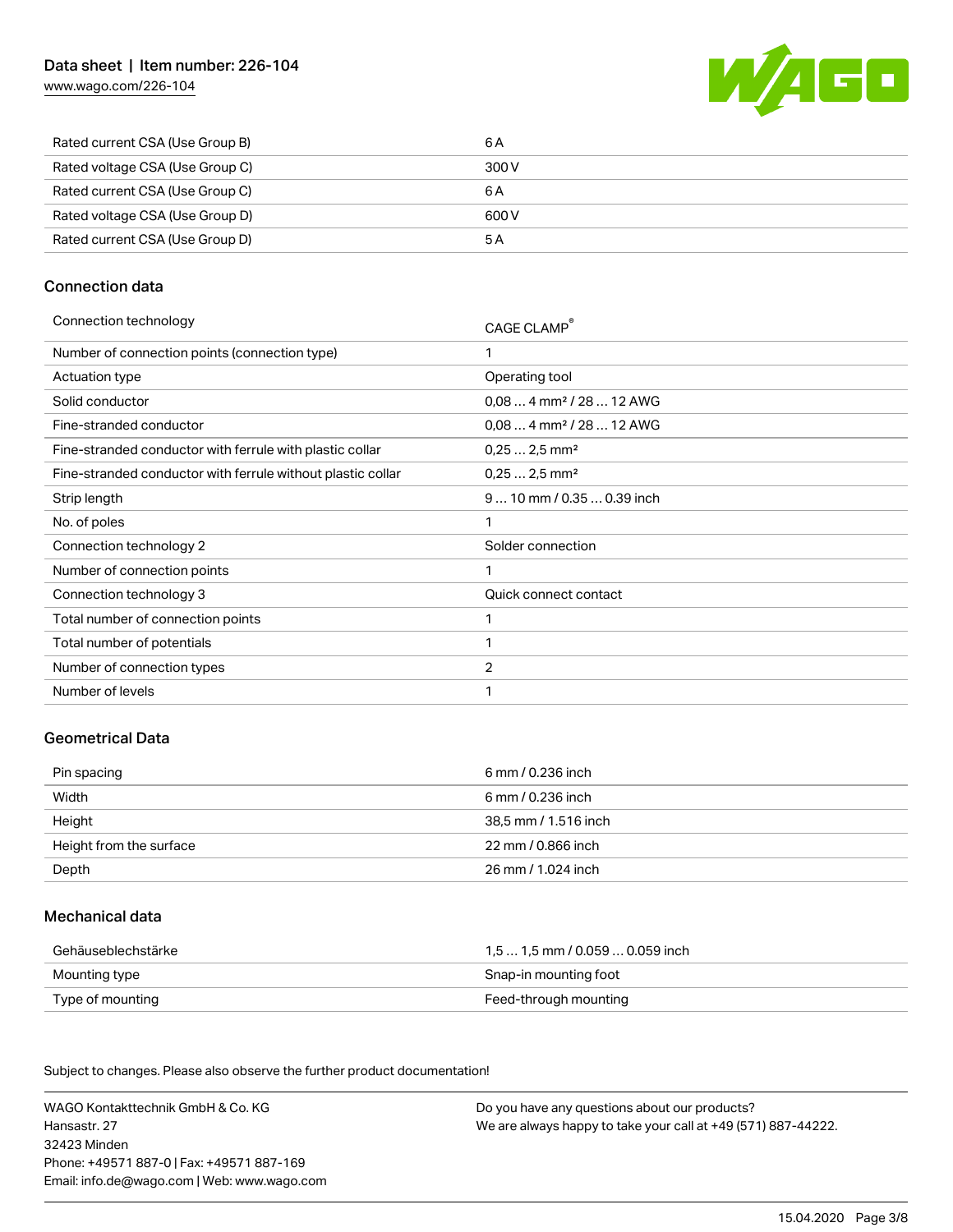

### Material Data

| Color                       | gray                                   |
|-----------------------------|----------------------------------------|
| Material group              |                                        |
| Insulating material         | Polyamide 66 (PA 66)                   |
| Flammability class per UL94 | V <sub>0</sub>                         |
| Clamping spring material    | Chrome nickel spring steel (CrNi)      |
| Contact material            | Electrolytic copper (E <sub>Cu</sub> ) |
| Contact plating             | tin-plated                             |
| Fire load                   | 0.054 MJ                               |
| Weight                      | 3.6 <sub>g</sub>                       |
|                             |                                        |

#### Environmental Requirements

| Limit temperature range | +105 °C<br>-60 |
|-------------------------|----------------|
|-------------------------|----------------|

#### Commercial data

| Product Group      | 4 (Printed Circuit) |
|--------------------|---------------------|
| Packaging type     | bag                 |
| Country of origin  | DE                  |
| <b>GTIN</b>        | 4044918794374       |
| Customs Tariff No. | 85369010000         |

#### Approvals / Certificates

#### Country specific Approvals

| Logo | Approval                               | <b>Additional Approval Text</b> | Certificate<br>name |
|------|----------------------------------------|---------------------------------|---------------------|
| Æ    | <b>CSA</b><br>DEKRA Certification B.V. | C <sub>22.2</sub>               | 70010891            |

#### Ship Approvals

| Logo                                                                                                                                                                                                                                                                                                                                                                                                                                                                                | Approval                  | <b>Additional Approval Text</b> | Certificate<br>name |
|-------------------------------------------------------------------------------------------------------------------------------------------------------------------------------------------------------------------------------------------------------------------------------------------------------------------------------------------------------------------------------------------------------------------------------------------------------------------------------------|---------------------------|---------------------------------|---------------------|
| $\bigcirc\!\!\!\!\! \bigcirc\!\!\!\!\! \bigcirc\!\!\!\!\! \bigcirc\!\!\!\!\! \bigcirc\!\!\!\!\! \bigcirc\!\!\!\!\! \bigcirc\!\!\!\!\! \bigcirc\!\!\!\!\! \bigcirc\!\!\!\!\! \bigcirc\!\!\!\!\! \bigcirc\!\!\!\!\! \bigcirc\!\!\!\!\! \bigcirc\!\!\!\!\! \bigcirc\!\!\!\!\! \bigcirc\!\!\!\!\! \bigcirc\!\!\!\!\! \bigcirc\!\!\!\!\! \bigcirc\!\!\!\!\! \bigcirc\!\!\!\!\! \bigcirc\!\!\!\!\! \bigcirc\!\!\!\!\! \bigcirc\!\!\!\!\! \bigcirc\!\!\!\!\! \bigcirc\!\!\!\!\! \bigcirc\$ | BV<br>Bureau Veritas S.A. | EN 60947                        | 07436/E0<br>BV      |
| <b>BUREAU</b>                                                                                                                                                                                                                                                                                                                                                                                                                                                                       |                           |                                 |                     |

#### UL-Approvals

Subject to changes. Please also observe the further product documentation!

WAGO Kontakttechnik GmbH & Co. KG Hansastr. 27 32423 Minden Phone: +49571 887-0 | Fax: +49571 887-169 Email: info.de@wago.com | Web: www.wago.com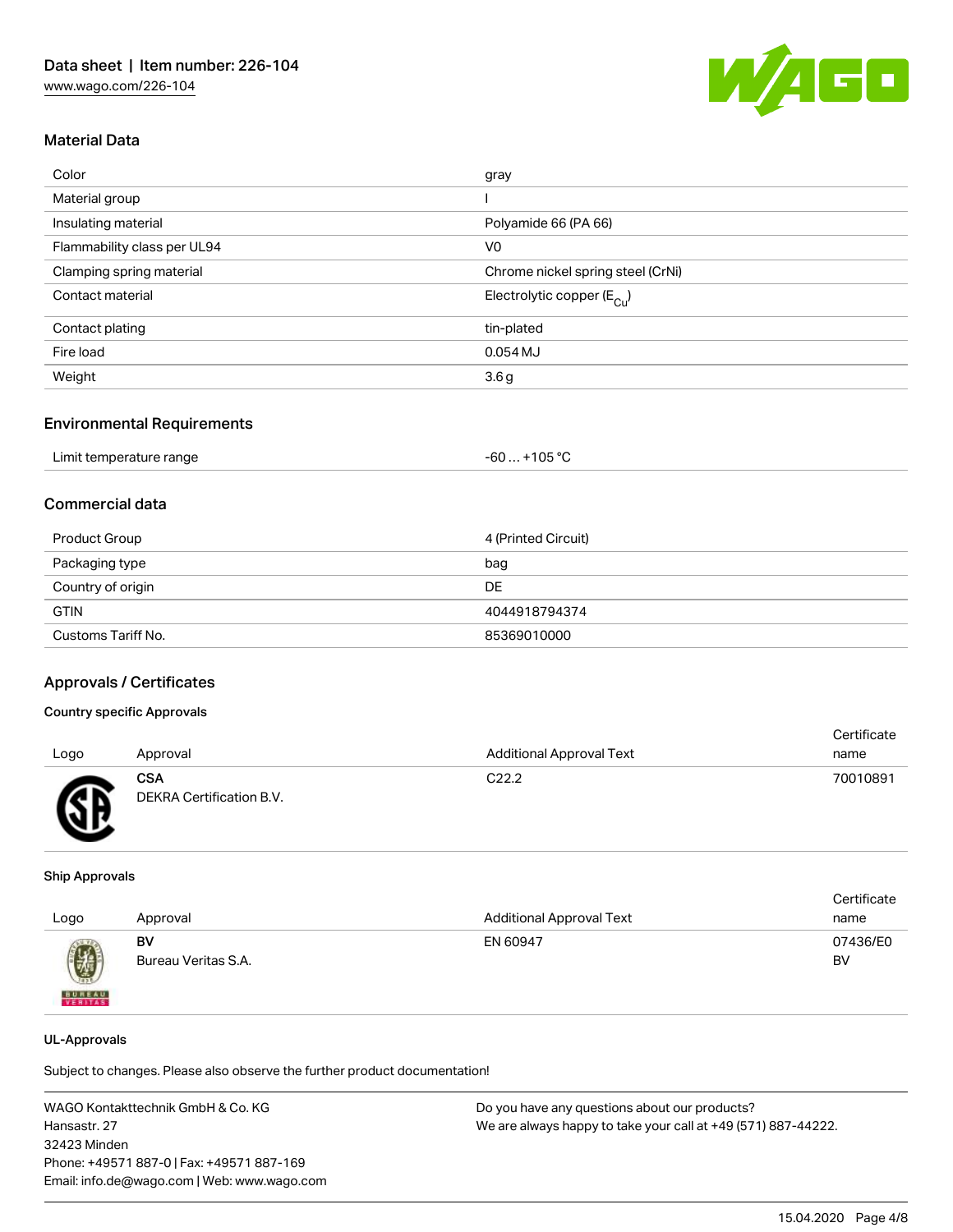

| Logo                     | Approval                      | <b>Additional Approval Text</b> | Certificate<br>name |
|--------------------------|-------------------------------|---------------------------------|---------------------|
| Я                        | UL                            | <b>UL 1059</b>                  | 20160630-           |
| $\overline{\phantom{0}}$ | UL International Germany GmbH |                                 | E45172              |

Counterpart

# Compatible products

#### General accessories

Email: info.de@wago.com | Web: www.wago.com

| Item no.: 226-109<br>Spacer; for plate thickness 1.5 mm; 6 mm wide; gray                                       | www.wago.com/226-109                                                                                                                                                                                                                                                                  |
|----------------------------------------------------------------------------------------------------------------|---------------------------------------------------------------------------------------------------------------------------------------------------------------------------------------------------------------------------------------------------------------------------------------|
| Item no.: 226-119<br>Spacer; for plate thickness 2.5 mm; 6 mm wide; gray                                       | www.wago.com/226-119                                                                                                                                                                                                                                                                  |
|                                                                                                                |                                                                                                                                                                                                                                                                                       |
| Item no.: 210-136<br>Test plug; 2 mm Ø; with 500 mm cable; red                                                 | www.wago.com/210-136                                                                                                                                                                                                                                                                  |
|                                                                                                                |                                                                                                                                                                                                                                                                                       |
| Item no.: 210-657                                                                                              | www.wago.com/210-657                                                                                                                                                                                                                                                                  |
| Item no.: 210-720<br>Operating tool; Blade: 3.5 x 0.5 mm; with a partially insulated shaft                     | www.wago.com/210-720                                                                                                                                                                                                                                                                  |
|                                                                                                                |                                                                                                                                                                                                                                                                                       |
| Item no.: 226-110<br>End plate; for 630 V, cut-out dimensions L1; 1.5 mm thick; gray                           | www.wago.com/226-110                                                                                                                                                                                                                                                                  |
| Item no.: 226-120<br>End plate; for 400 V, cut-out dimensions L1; 1.5 mm thick; gray                           | www.wago.com/226-120                                                                                                                                                                                                                                                                  |
|                                                                                                                |                                                                                                                                                                                                                                                                                       |
| Item no.: 216-106                                                                                              | www.wago.com/216-106                                                                                                                                                                                                                                                                  |
| Item no.: 216-141<br>crimped; acc. to DIN 46228, Part 1/08.92                                                  | www.wago.com/216-141                                                                                                                                                                                                                                                                  |
| Subject to changes. Please also observe the further product documentation!                                     |                                                                                                                                                                                                                                                                                       |
| WAGO Kontakttechnik GmbH & Co. KG<br>Hansastr. 27<br>32423 Minden<br>Phone: +49571 887-0   Fax: +49571 887-169 | Do you have any questions about our products?<br>We are always happy to take your call at +49 (571) 887-44222.                                                                                                                                                                        |
|                                                                                                                | Operating tool; Blade: 3.5 x 0.5 mm; with a partially insulated shaft; short<br>Ferrule; Sleeve for 2.5 mm <sup>2</sup> / AWG 14; uninsulated; electro-tin plated<br>Ferrule; Sleeve for 0.5 mm <sup>2</sup> / 20 AWG; uninsulated; electro-tin plated; electrolytic copper; gastight |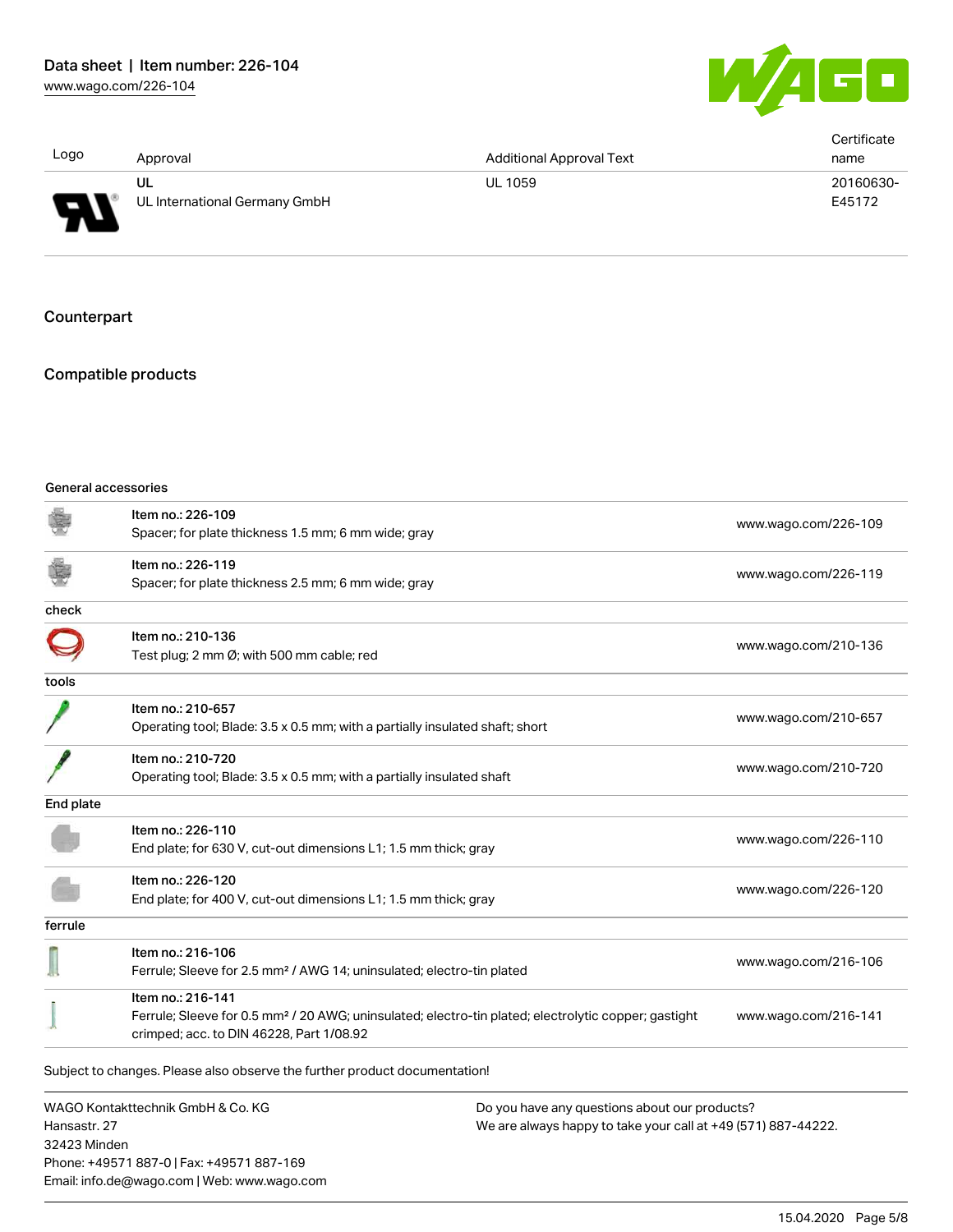# Data sheet | Item number: 226-104

[www.wago.com/226-104](http://www.wago.com/226-104)



|   | Item no.: 216-142<br>Ferrule; Sleeve for 0.75 mm <sup>2</sup> / 18 AWG; uninsulated; electro-tin plated; electrolytic copper; gastight<br>crimped; acc. to DIN 46228, Part 1/08.92                      | www.wago.com/216-142 |
|---|---------------------------------------------------------------------------------------------------------------------------------------------------------------------------------------------------------|----------------------|
|   | Item no.: 216-143<br>Ferrule; Sleeve for 1 mm <sup>2</sup> / AWG 18; uninsulated; electro-tin plated; electrolytic copper; gastight<br>crimped; acc. to DIN 46228, Part 1/08.92                         | www.wago.com/216-143 |
|   | Item no.: 216-144<br>Ferrule; Sleeve for 1.5 mm <sup>2</sup> / AWG 16; uninsulated; electro-tin plated; electrolytic copper; gastight<br>crimped; acc. to DIN 46228, Part 1/08.92                       | www.wago.com/216-144 |
|   | Item no.: 216-241<br>Ferrule; Sleeve for 0.5 mm <sup>2</sup> / 20 AWG; insulated; electro-tin plated; electrolytic copper; gastight<br>crimped; acc. to DIN 46228, Part 4/09.90; white                  | www.wago.com/216-241 |
|   | Item no.: 216-242<br>Ferrule; Sleeve for 0.75 mm <sup>2</sup> / 18 AWG; insulated; electro-tin plated; electrolytic copper; gastight<br>crimped; acc. to DIN 46228, Part 4/09.90; gray                  | www.wago.com/216-242 |
|   | Item no.: 216-243<br>Ferrule; Sleeve for 1 mm <sup>2</sup> / AWG 18; insulated; electro-tin plated; electrolytic copper; gastight crimped; www.wago.com/216-243<br>acc. to DIN 46228, Part 4/09.90; red |                      |
|   | Item no.: 216-244<br>Ferrule; Sleeve for 1.5 mm <sup>2</sup> / AWG 16; insulated; electro-tin plated; electrolytic copper; gastight<br>crimped; acc. to DIN 46228, Part 4/09.90; black                  | www.wago.com/216-244 |
|   | Item no.: 216-246<br>Ferrule; Sleeve for 2.5 mm <sup>2</sup> / AWG 14; insulated; electro-tin plated; electrolytic copper; gastight<br>crimped; acc. to DIN 46228, Part 4/09.90; blue                   | www.wago.com/216-246 |
|   | Item no.: 216-262<br>Ferrule; Sleeve for 0.75 mm <sup>2</sup> / 18 AWG; insulated; electro-tin plated; electrolytic copper; gastight<br>crimped; acc. to DIN 46228, Part 4/09.90; gray                  | www.wago.com/216-262 |
|   | Item no.: 216-263<br>Ferrule; Sleeve for 1 mm <sup>2</sup> / AWG 18; insulated; electro-tin plated; electrolytic copper; gastight crimped; www.wago.com/216-263<br>acc. to DIN 46228, Part 4/09.90; red |                      |
|   | Item no.: 216-264<br>Ferrule; Sleeve for 1.5 mm <sup>2</sup> / AWG 16; insulated; electro-tin plated; electrolytic copper; gastight<br>crimped; acc. to DIN 46228, Part 4/09.90; black                  | www.wago.com/216-264 |
|   | Item no.: 216-266<br>Ferrule; Sleeve for 2.5 mm <sup>2</sup> / AWG 14; insulated; electro-tin plated; electrolytic copper; gastight<br>crimped; acc. to DIN 46228, Part 4/09.90; blue                   | www.wago.com/216-266 |
| ≞ | Item no.: 216-284<br>Ferrule; Sleeve for 1.5 mm <sup>2</sup> / AWG 16; insulated; electro-tin plated; electrolytic copper; gastight<br>crimped; acc. to DIN 46228, Part 4/09.90; black                  | www.wago.com/216-284 |
|   | Item no.: 216-286<br>Ferrule; Sleeve for 2.5 mm <sup>2</sup> / AWG 14; insulated; electro-tin plated; electrolytic copper; gastight<br>crimped; acc. to DIN 46228, Part 4/09.90; blue                   | www.wago.com/216-286 |
|   |                                                                                                                                                                                                         |                      |

# Downloads Documentation

#### Additional Information

Subject to changes. Please also observe the further product documentation!

WAGO Kontakttechnik GmbH & Co. KG Hansastr. 27 32423 Minden Phone: +49571 887-0 | Fax: +49571 887-169 Email: info.de@wago.com | Web: www.wago.com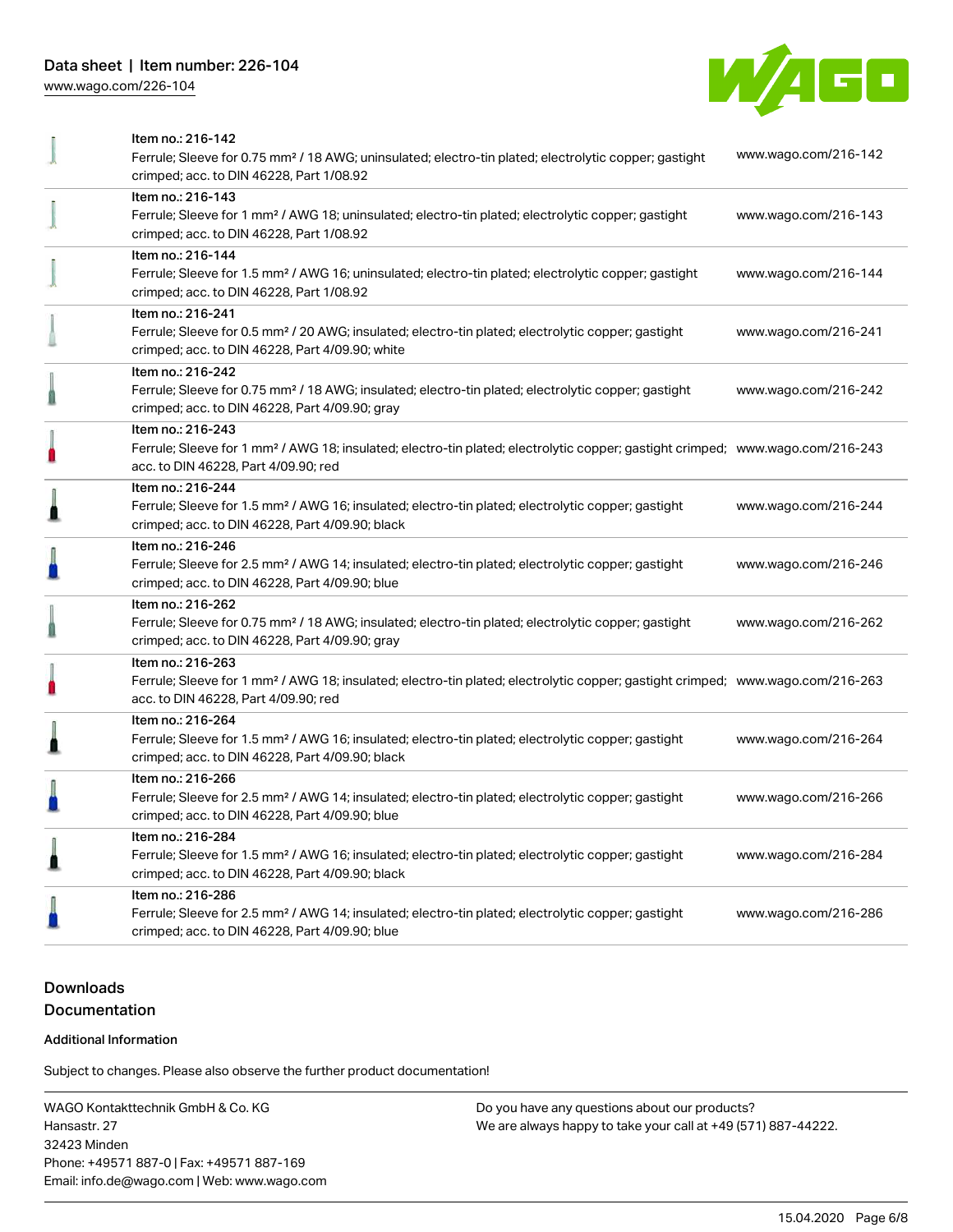

| Technical explanations    | Apr 3, 2019 | pdf<br>3.6 MB | Download |
|---------------------------|-------------|---------------|----------|
|                           |             |               |          |
| <b>CAD/CAE-Data</b>       |             |               |          |
| CAD data                  |             |               |          |
| 2D/3D Models 226-104      |             | <b>URL</b>    | Download |
| CAE data                  |             |               |          |
| EPLAN Data Portal 226-104 |             | <b>URL</b>    | Download |
| WSCAD Universe 226-104    |             | <b>URL</b>    | Download |
|                           |             |               |          |

#### Installation Notes

#### Installation



Snapping a 226 Series Feedthrough Terminal Block into the cutout.

Testing

Subject to changes. Please also observe the further product documentation!

WAGO Kontakttechnik GmbH & Co. KG Hansastr. 27 32423 Minden Phone: +49571 887-0 | Fax: +49571 887-169 Email: info.de@wago.com | Web: www.wago.com